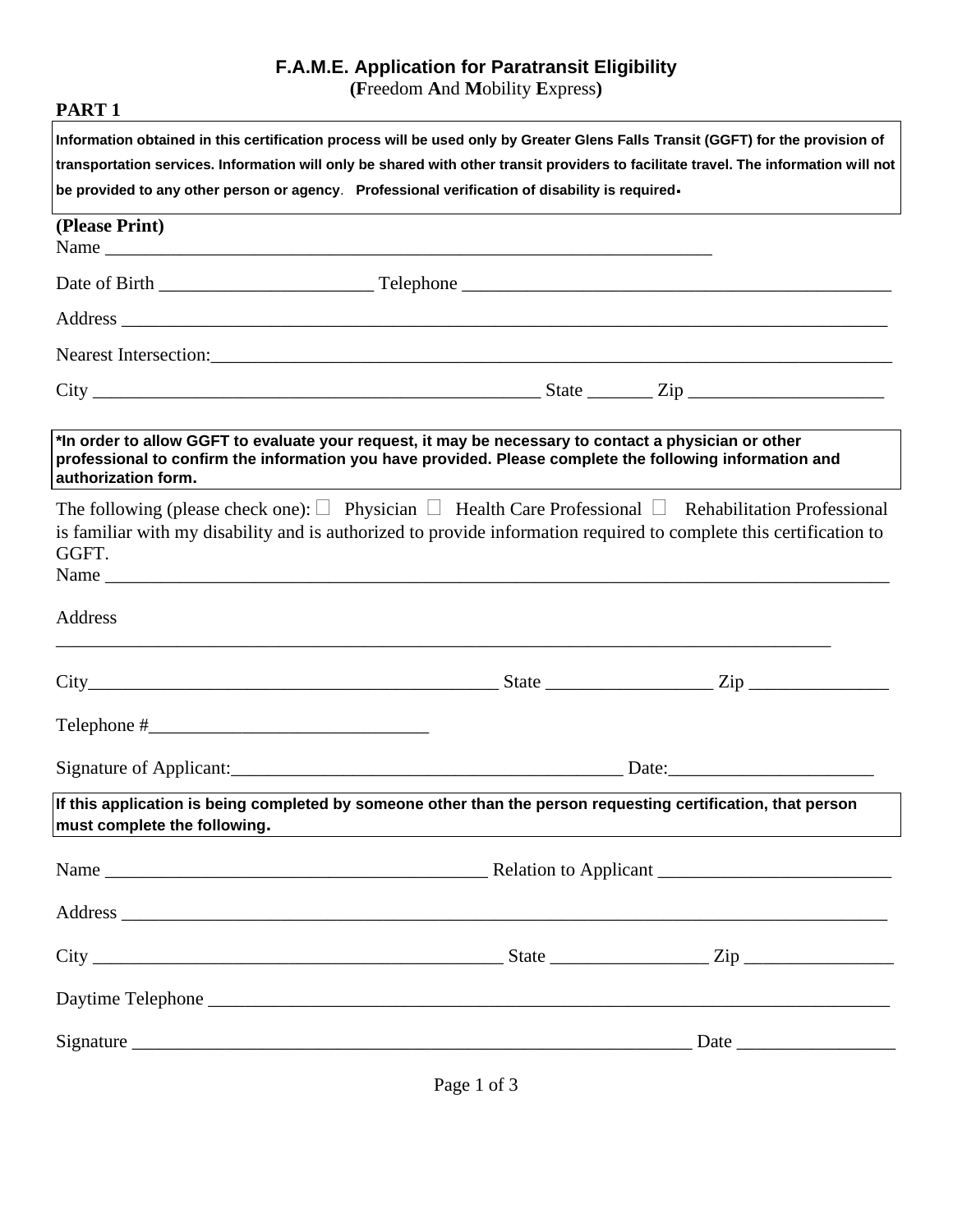## **PART 2**

What is the disability that prevents you from using GGFT's fixed route transit service?

\_\_\_\_\_\_\_\_\_\_\_\_\_\_\_\_\_\_\_\_\_\_\_\_\_\_\_\_\_\_\_\_\_\_\_\_\_\_\_\_\_\_\_\_\_\_\_\_\_\_\_\_\_\_\_\_\_\_\_\_\_\_\_\_\_\_\_\_\_\_\_\_\_\_\_\_\_\_\_\_\_\_\_\_\_\_\_\_\_\_ Is this condition temporary? Yes No If yes, expected duration until -  $\qquad \qquad$  -  $\qquad$  -  $\qquad$ Are you able to use a wheelchair accessible fixed route bus? Yes  $\_\_\_$  No  $\_\_\_\$ If "No", how does your disability prevent you from using wheelchair accessible fixed route service? *Please explain completely. Use additional sheet if needed.* \_\_\_\_\_\_\_\_\_\_\_\_\_\_\_\_\_\_\_\_\_\_\_\_\_\_\_\_\_\_\_\_\_\_\_\_\_\_\_\_\_\_\_\_\_\_\_\_\_\_\_\_\_\_\_\_\_\_\_\_\_\_\_\_\_\_\_\_\_\_\_\_\_\_\_\_\_\_\_\_\_\_\_\_\_\_\_\_\_\_ \_\_\_\_\_\_\_\_\_\_\_\_\_\_\_\_\_\_\_\_\_\_\_\_\_\_\_\_\_\_\_\_\_\_\_\_\_\_\_\_\_\_\_\_\_\_\_\_\_\_\_\_\_\_\_\_\_\_\_\_\_\_\_\_\_\_\_\_\_\_\_\_\_\_\_\_\_\_\_\_\_\_\_\_\_\_\_\_\_\_ How far do you live from the nearest bus line? \_\_\_\_\_\_\_\_\_\_\_\_\_\_\_\_\_\_\_\_\_\_\_\_\_\_\_\_\_\_\_\_\_\_\_\_\_\_\_\_\_\_\_\_\_\_\_\_\_\_\_\_ Are there any other aspects of your disability of which GGFT needs to be aware? \_\_\_\_\_\_\_\_\_\_\_\_\_\_\_\_\_\_\_\_\_\_\_\_\_\_\_\_\_\_\_\_\_\_\_\_\_\_\_\_\_\_\_\_\_\_\_\_\_\_\_\_\_\_\_\_\_\_\_\_\_\_\_\_\_\_\_\_\_\_\_\_\_\_\_\_\_\_\_\_\_\_\_\_\_\_\_\_\_\_ \_\_\_\_\_\_\_\_\_\_\_\_\_\_\_\_\_\_\_\_\_\_\_\_\_\_\_\_\_\_\_\_\_\_\_\_\_\_\_\_\_\_\_\_\_\_\_\_\_\_\_\_\_\_\_\_\_\_\_\_\_\_\_\_\_\_\_\_\_\_\_\_\_\_\_\_\_\_\_\_\_\_\_\_\_\_\_\_\_\_ **The following information will be used to ensure that an appropriate vehicle is utilized to provide your transportation and that an accurate analysis of your trip requests can be made by GGFT. Please check all that apply.** Do you use any of the following mobility aids?  $\Box$  Manual Wheelchair  $\Box$  Electric Wheelchair  $\Box$  Powered scooter  $\Box$  Cane  $\Box$  Crutches  $\Box$  Personal care attendant  $\Box$  Service animal Do you require a Personal Care Attendant when you travel using transit (**must be provided by the applicant**)?  $Yes$   $No$   $\_\_$ Please answer the following: Can you travel 200 feet without the assistance of another person?  $Yes \_ No \_ Sonetimes \_ Con$ <br>Can you travel ¼ mile without the assistance of another person?  $Yes \_ No \_ Sonetimes \_$ Can you travel  $\frac{1}{4}$  mile without the assistance of another person?<br>Can you climb three 12-inch steps?  $Yes \_\_No \_\_S$  Sometimes  $\frac{1}{\_\_S}$ Can you wait outside alone for 10 minutes? Yes No Sometimes No Sometimes No Sometimes

\_\_\_\_\_\_\_\_\_\_\_\_\_\_\_\_\_\_\_\_\_\_\_\_\_\_\_\_\_\_\_\_\_\_\_\_\_\_\_\_\_\_\_\_\_\_\_\_\_\_\_\_\_\_\_\_\_\_\_\_\_\_\_\_\_\_\_\_\_\_\_\_\_\_\_\_\_\_\_\_\_\_\_\_\_\_\_\_\_\_

• Please briefly explain each *"Sometimes"* selection.

\_\_\_\_\_\_\_\_\_\_\_\_\_\_\_\_\_\_\_\_\_\_\_\_\_\_\_\_\_\_\_\_\_\_\_\_\_\_\_\_\_\_\_\_\_\_\_\_\_\_\_\_\_\_\_\_\_\_\_\_\_\_\_\_\_\_\_\_\_\_\_\_\_\_\_\_\_\_\_\_\_\_\_\_\_\_\_\_\_\_ \_\_\_\_\_\_\_\_\_\_\_\_\_\_\_\_\_\_\_\_\_\_\_\_\_\_\_\_\_\_\_\_\_\_\_\_\_\_\_\_\_\_\_\_\_\_\_\_\_\_\_\_\_\_\_\_\_\_\_\_\_\_\_\_\_\_\_\_\_\_\_\_\_\_\_\_\_\_\_\_\_\_\_\_\_\_\_\_\_\_ \_\_\_\_\_\_\_\_\_\_\_\_\_\_\_\_\_\_\_\_\_\_\_\_\_\_\_\_\_\_\_\_\_\_\_\_\_\_\_\_\_\_\_\_\_\_\_\_\_\_\_\_\_\_\_\_\_\_\_\_\_\_\_\_\_\_\_\_\_\_\_\_\_\_\_\_\_\_\_\_\_\_\_\_\_\_\_\_\_\_